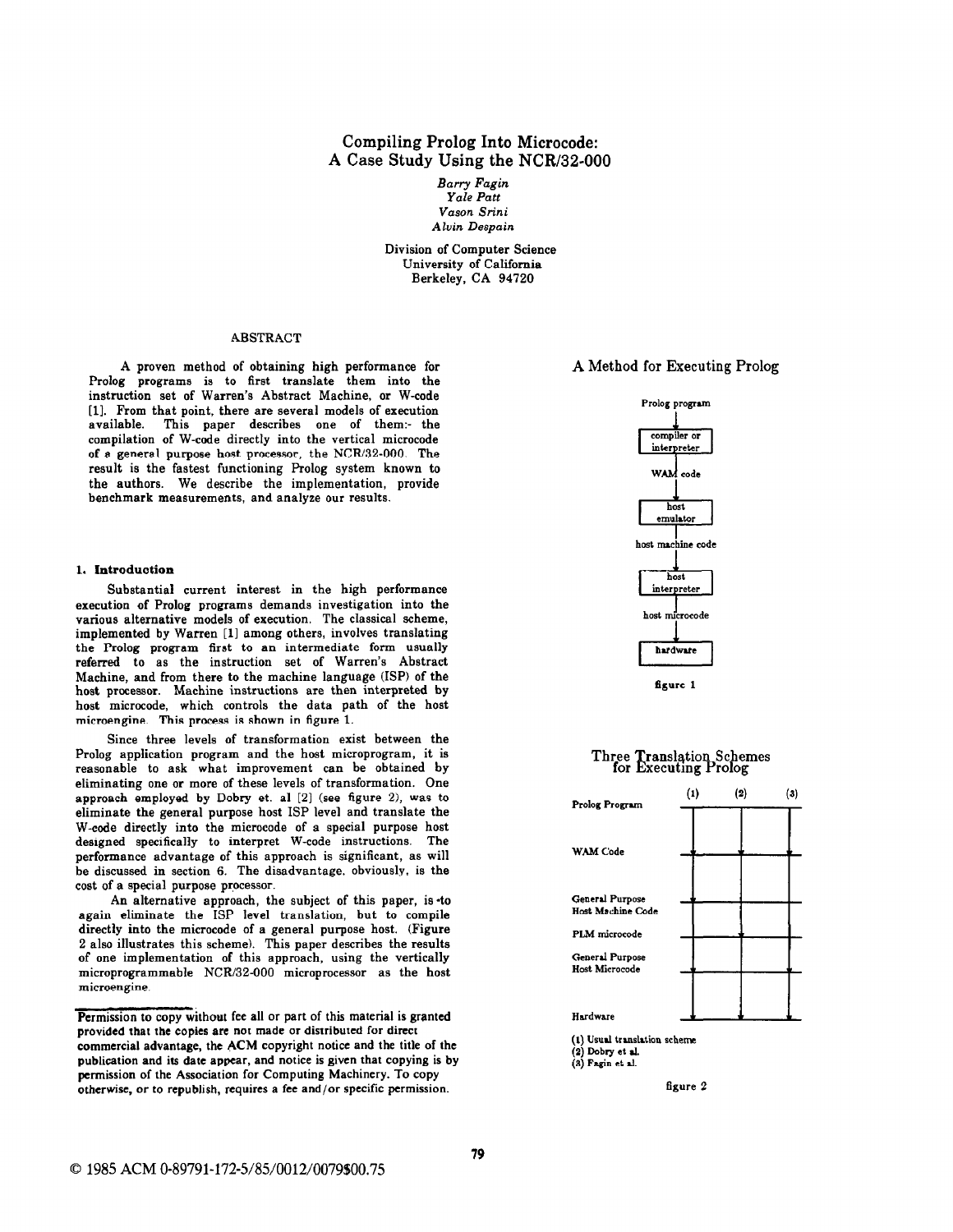This paper is divided into seven sections. Section 2 provides a short overview of the hardware and software elements that comprise our system; Section 3 discusses the Warren Abstract Machine mapped onto our host system. Section 4 describes the host hardware in more detail. Section 5 describes the implementation. Section 6 delineates the measurements which we performed with our system, compares these measurements to the alternative schemes shown in figure 2, and analyses the results of this comparison. Section 7 offers a few brief concluding remarks.

## 2. Am Overview of the System

## 2.1. Hardware

We carried out the implementation on an NCR 9300 system, containing a  $64K \times 16$  writable control store, two megabytes of memory, and the NCR132-000 processor (see figure 3). The NCR/32-000 is a 32-bit NMOS VLSI microprocessor. It executes microinstruction8 fetched from control store, communicating with it over the 16-bit IBUS. Communication with main memory takes place over a 32-bit address/data bus, the PMBUS. The 9300 system is connected to a device port on a VAX  $11/750$ , runing  $4.3$  BSD UNIX.

# The NCR 9300



Compiled programs are downloaded from the VAX into WCS, and executed by the NCR/32-000

figure 3

#### 2.2. Software

Three significant pieces of software are used in  $transnormal$   $Prolog$   $programs$  to executable  $NCR/32-00$ microcode: a Prolog compiler, a microcode compiler, and an assembler. The entire translation process, from Prolog to microcode, is shown in figure 4.

The Prolog compiler takes Prolog programs and compiles them to produce W-code. This W-code is translated into NCR/32-000 microinstructions by the microcode compiler. The resulting file is then assembled into a binary object file by the microcode assembler, which is downloaded into control store.

The Prolog compiler was developed at Berkeley as a Master's Thesis by Peter Van Roy [3]. It is written in Prolog, and is invoked from a Cprolog interpreter under 4.3 BSD UNIX. Considerable documentation on the compiler is available elsewhere [3], [4].

The second piece of software, the microcode compiler, is the heart of the Prolog implementation. It is written in C, and expands the macroinstructions produced by the Prolog compiler into NCR/32-000 microinstructions. Each W-code instruction

corresponds to a sequence of NCR/32-000 microoperations. The microcompiler reads in a W-instruction and prints out the appropriate microcode flow. Thus the output of the microcompiler is an ascii file of NCR/32-000 microinstructions corresponding to the W-coded version of the original Prolog program.

The third piece of software is the microcode assembler. It is written in C, and transforms the output of the microcode compiler into an executable file. This file may then be downloaded into the control store of the NCR/32-000 and executed.



Some of Warren's instructions invoke subroutines that perform basic Prolog functions (for example, unification). In addition to providing these subroutines, any implementation of Prolog must also support a minimal subset of builtin functions that are not part of the pure logical language. The microcode flows for all these operations are stored in a file called "basics.ncr". This file is written in NCR/32-000 microcode, since most builtin functions cannot be written with Warren's instruction set. It must be resident in WCS whenever Prolog programs are executed.

The builtin function file takes up 3% of WCS; the space taken up by the various classes of routines within the file is shown in table 1.

Percent of Reserved Control Store Area Occupied By Builtin Functions

| arithmetic routines | 77%    |
|---------------------|--------|
| unify               | 10%    |
| set, access         | 8%     |
| fail                | 3%     |
| trail               | $.9\%$ |
| output routines     | .7%    |
| hind                |        |

Table 1

Arithmetic builtins include the usual arithmetic and comparison operations. Because arithmetic can be performed on expressions, the arithmetic category of builtins also includes code for evaluating structures. The set and access builtins are simple versions of the Prolog functions "assert" and "retract".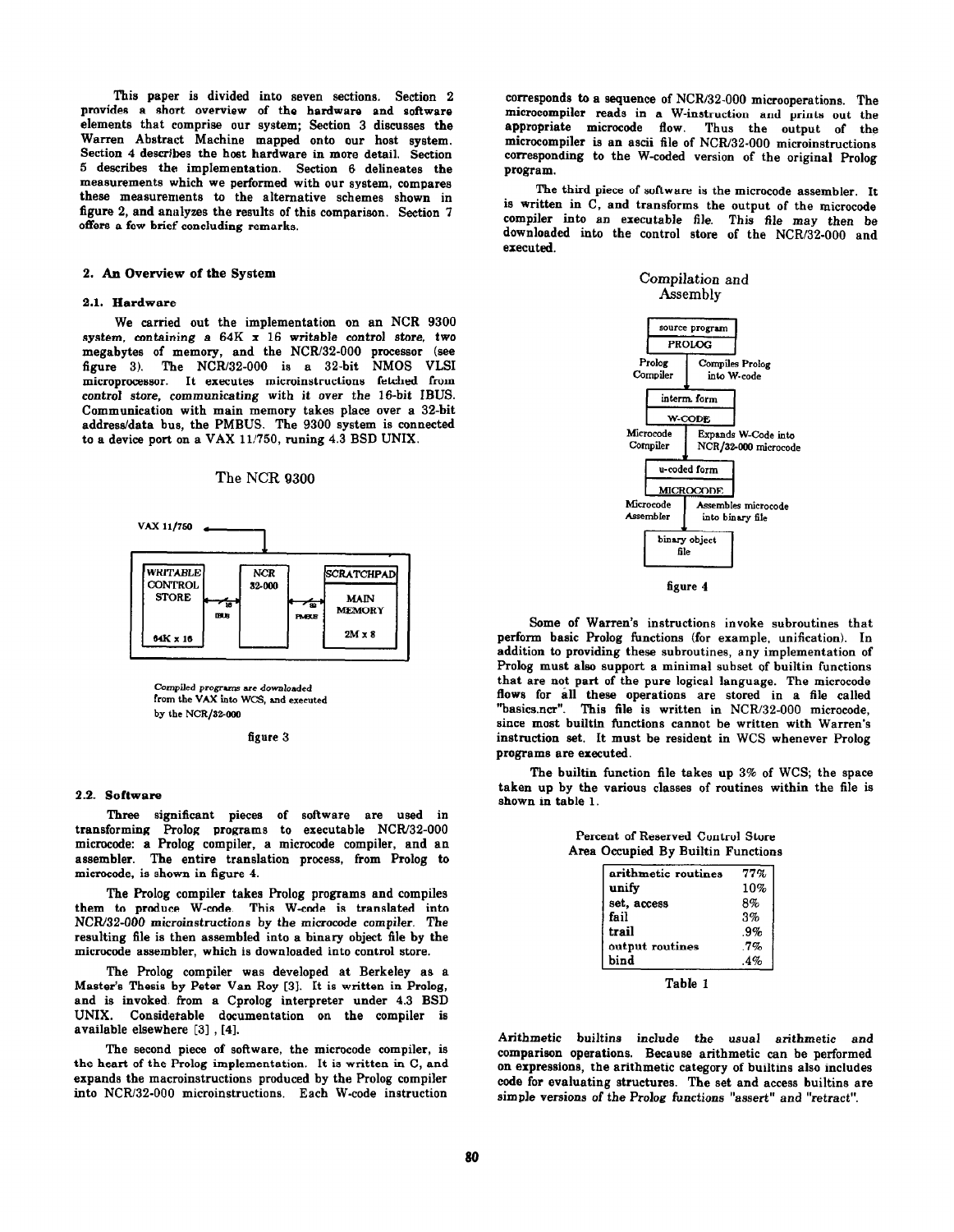Finally, there must also be a program running on the VAX while Prolog programs are being executed on the NCR/32-000. This program is written in C, and is called "ncrmon". It monitors the execution of compiled Prolog programs on the NCR/32-000, assisting in I/O, making performance measurements, and providing a user interface for the system.

### 3. The Abstract Resources of Warren's Machine

The Warren machine [l] is an abstract architecture; its abstractions must be mapped onto the concrete resources of a concrete machine (in this case the NCR/32-000 micromachine). These abstractions include data types, special registers, and special areas of memory. This section explains the purpose of each of these and how they are used.

#### 3.1. Data Types

Prolog manipulates four kinds of data types: structures, lists, variables, and constants. The type of a data word is indicated by an appropriate tag. Warren's machine specification leaves the representation of each type unspecified; thus other alternatives exist to the scheme shown here.

# 3.1.1. Constants

Constants can be of several types, including integers, atoms, floating point values, and the special constant NIL. Small integers are stored directly in the data word itself, while atoms and floating point values contain pointers to the appropriate item in memory.

# 3.1.2. Variables

A variable is simply a data word with the variable tag in the most significant byte, whose contents are an address of some other data word. Unbound variables are represented by pointers to themselves.

#### 3.1.3. Lists

Lists are represented by a word with the list tag, pointing to the first entry of the list. List entries are one word long; our implementation of them uses cdr-coding to improve memory efficiency [5]. Conventional list representation uses two words for each entry: the car, which contains the list entry itself, and the cdr, which points to the remainder of the list. With cdrcoding, if the cdr cell corresponding to a list entry represented conventionally would point to the next word in memory, then that cell is omitted. When this is not the case. the cdr cell is left in memory, with a bit set to indicate that the word is an explicit cdr cell. This bit is called the cdr bit. Thus, to determine the location' of the next entry of a list, one simply examines the next contiguous word in memory. If the cdr bit is off, then that cell is the next entry. If it is on, then the location of the next entry is pointed to by the contents of the cell.

## 3.1.4. Structures

Structures are simply lists with principal functors. They are represented by a word with the structure tag, whose contents are a pointer to the principal functor of the structure, followed by the arguments of the structure.

#### 3.2. Special Registers

The current state of a Prolog computation on Warren's machine is defined by certain registers containing pointers to memory. Any memory subsystem supporting Warren's abstract machine must have separate address spaces for data and code; with one exception, the special registers point into the data space. This memory space is in turn divided into four areas: the heap, the stack, the trail, and the PDL. The purpose of each will be explained in more detail after the registers are discussed.

Warren's machine makes use of the following special registers:

| $A1 - An$ :    | the Argument registers     |
|----------------|----------------------------|
| P <sub>1</sub> | the Program counter        |
| CP:            | the Continuation Pointer   |
| E:             | the Environment pointer    |
| $\mathbf{R}$ : | the Backtrack pointer      |
| TR:            | the Trail pointer          |
| Н.             | the Heap pointer           |
| HB:            | the Heap Backtrack pointer |
| S:             | the Structure pointer      |

The purpose of each of these registers is explained below.

Al-An

- The Argument registers : contain the arguments of a Prolog goal. For example, to execute the Prolog query 'd(4,5,6)?", registers Al, A2, and A3 would be loaded with the tagged words representing the constants 4, 5, and 6 respectively, and then the code for procedure d would be entered. For our implementation of Prolog,  $n =$ 8.
- P The Program pointer: contains the address of the next instruction to execute.
- $CP$ The Continuation Pointer: contains the address of the next instruction to execute should the current goal succeed. For example, when execution begins for the code for procedure "h" in the clause "f(X) :-  $g(X)$ , h(X), i(X)", the CP would contain the address of the code corresponding to the call to i. In other words, the CP functions like a return pointer for a subroutine call.
- E The Environment pointer: contains the address of the last "environment" pushed on the stack. (Environments will be explained shortly).
- B The Backtrack pointer: contains the address of the last "choice point" pushed on the stack. (Choice points will also be explained shortly).
- TR The Trail pointer: points to the top of the trail.
- H The Heap pointer: points to the top of the heap.
- HB The Heap Backtrack Pointer: the top of the heap at the time the last choice point was placed on the stack (i.e. the value of H corresponding to B).
- S The Structure Pointer: Used to address elements of structures and lists on the heap. Points to the current element of a structure or list being addressed.

#### 3.3. Data Memory Allocati

The data memory is partitioned into four stacks: the control stack, the heap, the trail, and the push-down list, or PDL.

## 3.3.1. The Control Stack

The control stack (hereafter called "the stack") is the area in memory used for storing control information. Two kinds of objects may appear on the stack: environments, and choice points.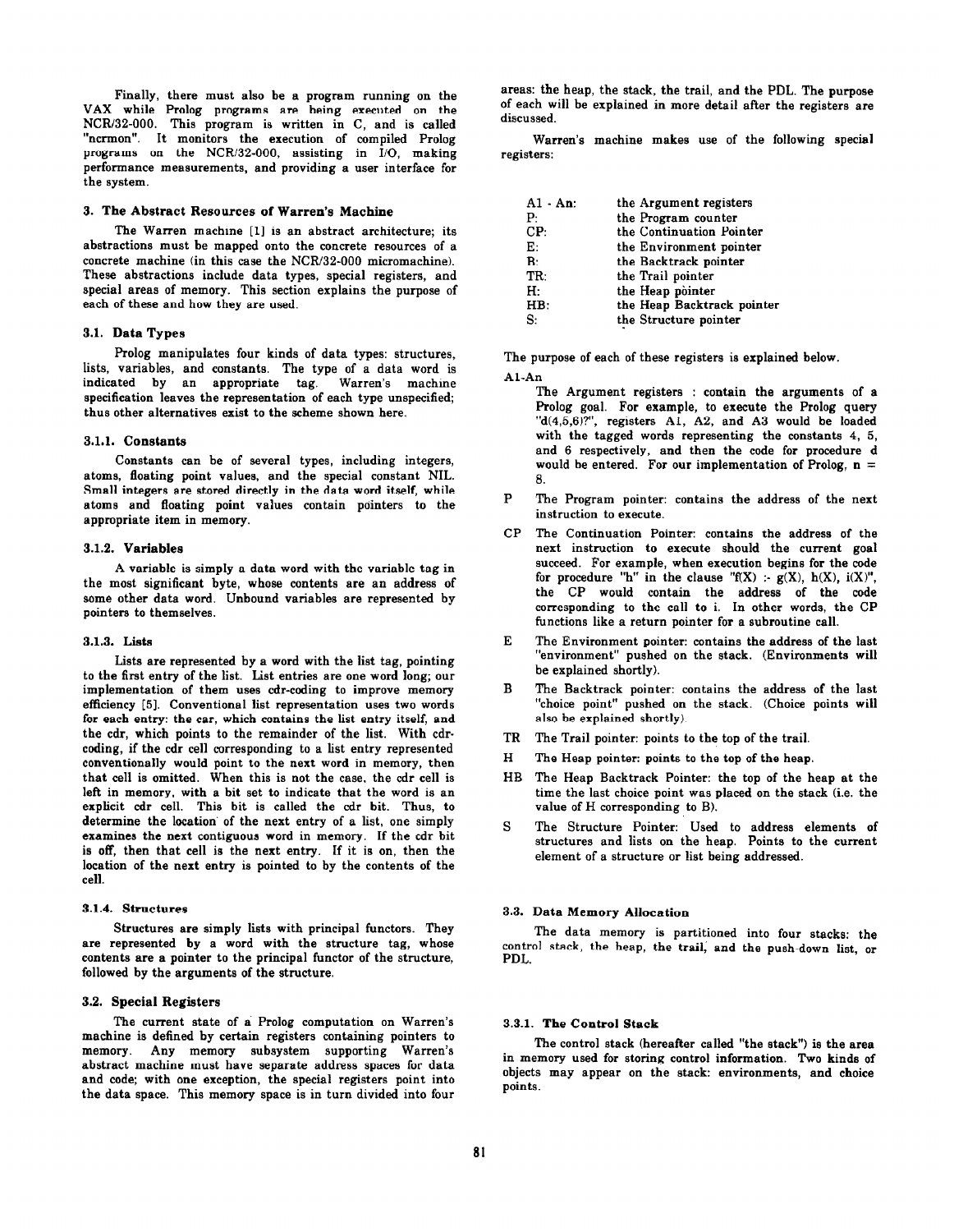#### 3.3.1.1. Environments

An environment represents the saved state of a'Prolog clause: it contains pertinent register values, and what are known as "permanent" variables. Permanent variables are variables needed by more than one goal in the body of a clause; they must be saved so that succeeding goals can access them.

For example, consider the following Prolog clause:

 $f(X,Y) := g(X), h(X,Z).$ 

At the beginning of executing the code corresponding to this clause, an environment will be allocated for it on the stack, and the data word representing the variable X would will be stored within it. Thus, after executing the code for the procedure g, h will be able to access X by referring to the location of X on the stack. X is a "permanent" variable because it occurs more than once in a clause, and its last occurrence is after the first goal. If its value were not saved in an environment on the stack, other goals would not be able to reference it.

By contrast, the clause

 $f(X,Y) := g(X)$ , h(Z).

has no permanent variables, because the second occurrence of the variable X is in the first goal. The clause

 $f(X,Y) := g(Z), h(W).$ 

similarly has no permanent variables, because no goal requires access to the variables of another. Formally, a variable is temporary if it occurs in at most one goal of a clause, where the head is considered part of the first goal. All variables that are not temporary are permanent.

Environments also contain the values of certain registers, to enable restoration of the state of a computation when the last goal in the clause succeeds. Environments contain the following register values:

- CP : where to continue once clause succeeds
- E : location of last environment on stack
- N : size of last environment
- B : location of last choice point

#### 3.3.1.2. Choice Points

A choice point is a group of data words containing sufficient information to restore the state of a computation if a goal fails, and to indicate the next procedure to try. Choice points are placed on the stack by special instructions when a procedure is entered that contains more than one clause that can unify with the current goal. For example, as the following Prolog program fragment is executed

 $g(X) := f(X), h(X, X).$ 

$$
\mathbf{g}(\mathbf{X})\coloneq \mathbf{a}(\mathbf{X}),\ \mathbf{b}(\mathbf{X},\ \mathbf{Y}).
$$

 $g(X)?$ 

a choice point would be placed on the stack when the first clause is entered, because should it fail an alternative clause exists which is to be tried as well.

Choice points contain the following register values:

An: the contents of the argument registers

- E : location of last environment
- CP : address of next clause to execute should this one succeed
- B : location of previous choice point
- TR: the value of the trail pointer when choice point built
- H: the top of the heap when choice point built
- N: the number of permanent variables in the environment
- L: address of next clause to try should current goal fail.

#### 3.3.2. The Heap

The heap is the area of data memory used for the storage of lists and structures, which are too cumbersome to be kept in environments on the control stack. The primary purpose of the heap is for the storing of lists and structures. The choice of name for this area of memory is unfortunate, because it is actually allocated incrementally like a stack, and deallocated in variable size blocks.

## 3.3.3. The Trail

When a variable becomes bound during the course of a Prolog program, it may become necessary to undo the binding when backtracking is done. Thus some method is needed for keeping track of all bindings that are to be undone when the current goal fails, so that the variables they refer to can be unbound again, For example, in the Prolog program

 $f(a)$ .

 $f(b)$ .

 $g(b)$ .

 $f(X)$ ,  $g(X)?$ 

X would first be bound to a, but " $g(a)$ " would have no solution. Thus the binding of  $X$  to a must be undone.  $X$  will then unify with  $b$ , and " $g(b)$ " will succeed.

A small stack called the trail is used to handle the necessary bookkeeping for bindings that will have to be undone upon goal failure. This stack is addressed by the TR register. When a binding is trailed, a pointer to the variable just bound is pushed onto the trail, (in the previous example a pointer to the variable X), and the TR register incremented. Upon goal failure, all variables pointed at by pointers on the trail, from the top of the trail down to the previously saved TR value in the current choice point, are reset to unbound variables. This is done as part of the 'fail' operation, explained in the section on basic operations.

It should be noted that not all bindings need to be trailed, and hence some runtime optimization is possible. Suppose the variable being bound is on the stack. If it is located above the current choice point (assuming the stack grows upwards) then it will be thrown away on goal failure; hence the binding will not have to be explicitly undone. Similarly, if the variable being bound is on the heap, then if it is located above the address in the HB register (assuming the heap grows upwards) then it will be discarded on goal failure. Thus whenever a binding is made, we compare its address with the appropriate register (B or HB). Only if the address is less than the B register (for a variable located on the stack) or the H register (for variables located on the heap) is the address of the variable pushed onto the trail. This reduces both trail space and memory traffic, at the cost of extra microcycles when trailing bindings. Special comparison logic could further reduce this cost.

#### 3.3.4. The PDL

The PDL is a small stack created for the unification of nested structures and nested lists. Consider the problem of unifying the lists ' $[a,[b,c,d],e]'$  and ' $[a,[b,c,d],f]'$ . Both objects are lists, and their first elements match. The second element in each object is also a list, and as we traverse down it we find that each of their elements match. However, elements 'e' and 'f are now inaccessible. They are pointed to by the cdr cell after the sublist  $'[b,c,d]$ , whose address we neglected to save. This problem is solved by pushing pointers to points where unification of a nested data object is to continue onto a stack; in Warren's machine, this stack is the PDL. When the end of a substructure is encountered, the topmost entry on the PDL is popped off and unification continues at the point that entry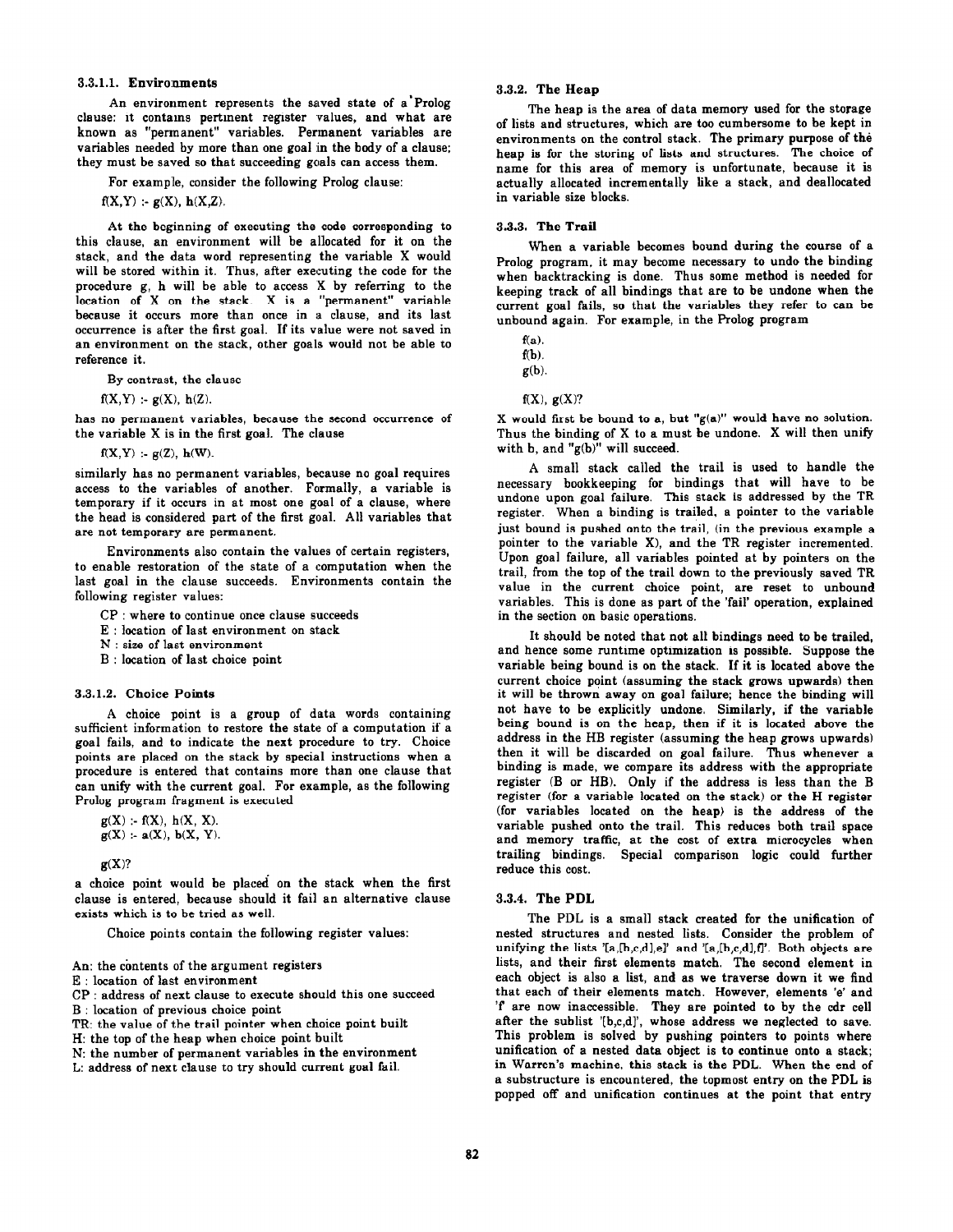indicates.

Either depth first or breadth first traversal of nested structures is possible. However, since Prolog structures tend to be long rather than deep, depth first traversal uses less PDL apace and is hence preferable. With depth first traversal, the maximum value of the PDL will be the maximum depth of nesting of a structure in the program, whereas with breadth first it will be the maximum number of arguments of a structure or entries in a list. The former tends to be much smaller than the latter.

For more information on Warren's machine, see  $[1]$ ,  $[6]$ .

# 4. The NCR 9300 System

A diagram of our host system, the NCR 9300, is shown in figure  $4.1$ .<sup>1</sup> The major components of the system are the NCW32-000 CPC (Central Processor Chip), the ISU (Instruction Storage Unit), and main memory [?I.

## 4.1. The CPC

The datapath of the  $NCR/32-000$  CPC is shown in figure 4.2. The CPC is controlled by a vertically encoded 16 bit microinstruction, shown in figure 4.3. The G field always contains part of the opcode. The H and I fields may contain either an extended opcode, or may specify operand selection. The J and K fields are register specifiers that determine the operands of the instruction. A few instructions require a trailing I6-bit literal; this is supplied as the L field.

The CPC contains sixteen 32-bit general-purpose registers, referred to collectively as the RSU, or Register Storage Unit. Four of these registers are byte-addressable. The source or sink of a microinstruction is usually an RSU register. These registers are the most important resource of the NCR/32-000, as we shall see.



<sup>&#</sup>x27;The NCR 9300 alao includes an Extended Arithmetic Chip, for floating point calculations, and an Address Translation Chip, for virtual memory support. These chips were not part of our implementation, and are not shown in the figure.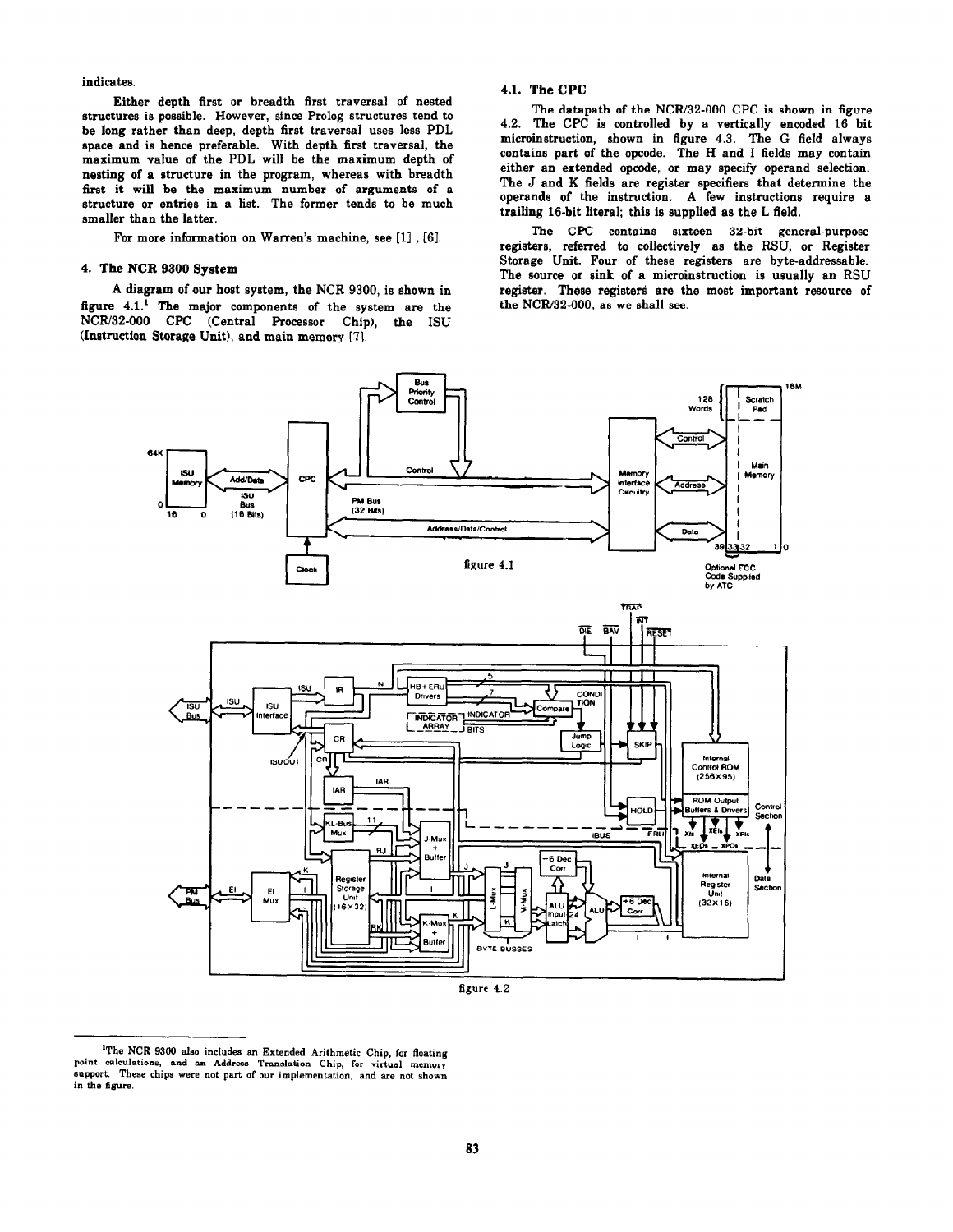



figure 4.3

The CPC also contains thirty-two special-purpose registers, called IRUs, or Internal Register Units. These include a builtin stack pointer, an indicator array for preserving the results of conditional tests, and jump registers for holding branch addresses.

There are ninety-six other register assignments, external to the CPC, called ERUs or External Register Units. (ERU's are not shown in the figure). These units include special registers that provide support for indirect accessing of the top 128 locations of main memory. These locations are referred to as the scratchpad; their use will be explained further in the section on main memory.

An instruction is fetched from ISU at the address stored in the CR, or control register. The fetched instruction is stored in the IR, or instruction register. The G field of the instruction is sent from the IR to address a small on-chip nanocode ROM, which drives various control points. Other fields of the instruction address the RSU to determine which registers, if any, are to be used. The outputs of the RSU may be sent out to the PMBUS for memory accesses, or sent to the ALU for computation. The output of the ALU-may be sent back to the CR if it is used for determining the address of the next instruction, or it may be used to address the IRU. The results of ALU operations affect the indicator array, whose contents may be tested with bit patterns supplied from the current microinstruction. The result of such a comparison can be used to modify the contents of the CR.

The NCR/32-000 has a three stage pipeline, in which instruction fetch, decode, and execution are overlapped. Thus the control path includes "skip" logic, to void the pipeline when necessary.

The processor has a 150ns, two-phase clock.

#### 4.2. ISU

The ISU, or Instruction Storage Unit, is a 64K x 16 writahle control store. The CPC accesses the ISU through a 16 bit ISUBUS, multiplexing addresses and data. To run Prolog programs, assembled code is downloaded directly into the ISU, for execution by the CPC.

## 4.3. Main Memory

Currently, our system uses 2 megabytes of main memory, organized into 32-bit words. The CPC communicates with main memory over the PMBUS, a 32-bit address/data bus. If a memory location is to be accessed that is not part of the scratchpad, its address must be supplied from an RSU specified by the microinstruction. Thus for most of main memory, extra instructions are required to generate the address and place it in the correct RSU. Address generation for the scratchpad, however, is faster, as we shall see in the next section.

# 5. Allocating the Resources of the NCR 9300 System

We now show how the concrete resources of our host system were used to support the abstractions of Warren's machine. Since the NCR/32-000 has a 32-bit data path, the main data element was chosen to be a 32-bit word, with the upper byte reserved for the tag. Figure 5 shows the tagging scheme used. While this scheme wastes space, it offers the advantage of fast determination of the type of a data element, using the byte addressing and masking capabilities of the NCR/32-000.

## Tagging Scheme



 $VAR = x0000000$  $LIST = x1000000$  $STRUCT = x0100000$  $CONF(TINT) = x0010000$  $CONF(ATOM) = x0011000$ 

figure 5

Our 9300 system contains two megabytes of memory, used for the trail, the stack, and the heap. Because we anticipated needing far more heap space than stack or trail space, main memory was allocated according to figure 6. The trail grows down, while the stack and the heap grow up.

# Main Memory Allocation



To determine the most efficient way to map Warren's registers onto those of the NCR/32-000, we examined approximately 600,000 register references made during execution of two benchmark sets of Prolog programs, using our Prolog simulator. The first benchmark set is from Warren's thesis 181; we refer to it as the Warren Benchmark Set. The second set has been developed at Berkeley for exercising all the instructions of Warren's machine; we refer to it as the Berkeley Benchmark Set. Both benchmark sets are shown in tables 2 and 3.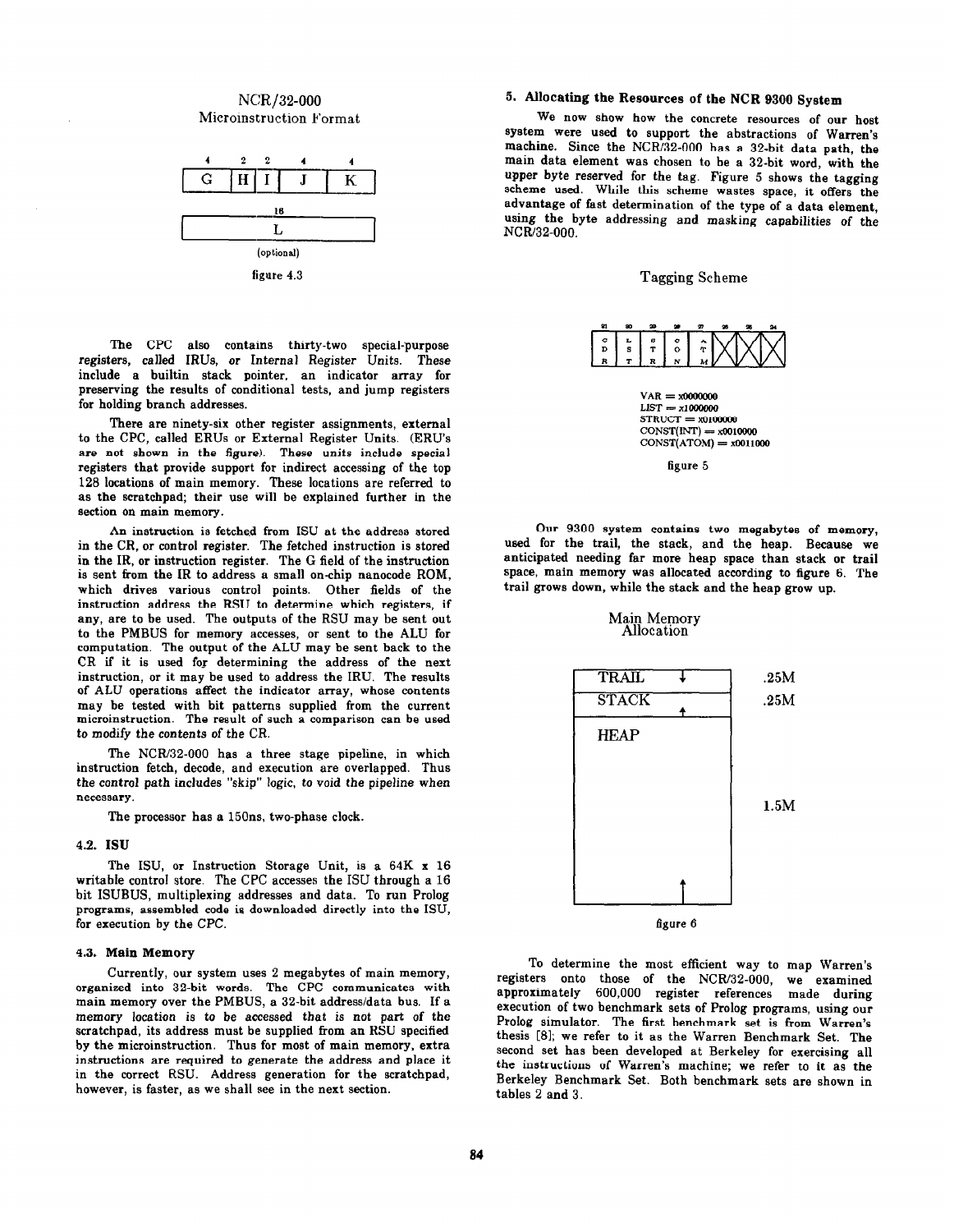| The Warren Benchmark Set |                 |                             |  |
|--------------------------|-----------------|-----------------------------|--|
|                          | Name            | Task                        |  |
|                          |                 |                             |  |
|                          | nrev            | reverse 30-element list     |  |
|                          | gs4             | sort 50-element list        |  |
|                          | palin25         | itemize 25-element list     |  |
|                          | times10         | symbolic differentiation    |  |
|                          | div10           |                             |  |
|                          | log10           |                             |  |
|                          | $_{\text{obs}}$ | 11                          |  |
|                          | query           | extract info from database  |  |
| Table 2                  |                 |                             |  |
|                          |                 |                             |  |
|                          |                 | The Berkeley Benchmark Set  |  |
| Name<br>Task             |                 |                             |  |
|                          |                 |                             |  |
|                          | con 1           | concat $[a,b,c]$ to $[d,e]$ |  |
|                          | con6            | nondeterministic concat     |  |
|                          | hanoi           | tower of hanoi, 8 disks     |  |
| queens                   |                 | queens problem, 4 x 4 board |  |
|                          | pri2            | find all primes $< 98$      |  |
|                          | mutest          | prove a theorem             |  |
| ckt2                     |                 | design 4-1 MUX using NANDs  |  |
|                          |                 |                             |  |

Table 3

The percentage breakdown of register references for these benchmarks is shown in table 4:

| $22.1\%$ *    |
|---------------|
| 12.8%         |
| $7.5\%$       |
| 7.0%          |
| $5\%$ or less |
|               |

\* P is the program counter, implicit in the NCR/32000.

Some registers were needed to hold intermediate results, and others to pass parameters to microroutines. Thus the' results in the above table led to the allocation of registers shown in figure 7. Registers 0 and 1 were used as parameter registers for microsubroutines. Registers 2 and 3 were used for temporary values, as were registers E and F. Registers 4 through 7 were the Warren argument registers Al-A4, while the rest of the registers were assigned to the more important principal registers of Warren's machine.

NCR/32-000 Register Assignment

|                         | ີ                        |   |                          |
|-------------------------|--------------------------|---|--------------------------|
| 0                       | perameter<br>register 0  | 1 | personaler<br>register 1 |
| $\overline{2}$          | acretchpad<br>register 0 | 3 | stratchmed<br>regater 1  |
| $\overline{\mathbf{4}}$ | Al                       | 5 | A2                       |
| 6                       | A3                       | 7 | A4                       |
| 8                       | E                        | g | CP                       |
| A                       | в                        | в | Н                        |
| $\overline{C}$          | TR                       | D | HВ                       |
| E                       | acretchpad<br>ہ حد       | F | acratchpad<br>ه سمت      |

figure 7

Because there are more special registers in Warren's machine than will fit in the NCR/32-000 register file, the scratchpad memory of the 9300 was also used. Unlike the rest of main memory, which requires an address stored in an RSU to specify the desired location, the scratchpad can be addressed either indirectly through special ERU's or directly through a field in the microinstruction. Since scratchpad locations do not require extra microinstructions to set up the desired address, it was treated specially in the implementation, and was allocated as shown in figure 8. Locations O-4 are reserved for use by ECD, the Extended Console Debugger booted out of PROMS when the system is powered up. Location 4 holds the address of the base of the stack. Location 5 holds the cut flag, a flag needed for implementing the Prolog 'cut' operator. Locations 6 and 7 are the N and S registers, location 8 holds the mode hit (used to implement structure copying), and locations 9 and A are unused. Location B holds the time of execution of the program (used for performance measurements), and locations C-F hold the remaining argument registers A5-A8. Finally, locations lo-3F are used for the PDL, while 40-5F are used for a microsubroutine stack. The topmost location of this stack is indicated by IRU26, the NCR/32-000 stack pointer. The remaining scratchpad locations are unused.

#### Scratchpad Allocation

| 0       | reserved by ECD         |
|---------|-------------------------|
| 1       | reserved by ECD         |
| 2       | reserved by ECD         |
| 3       | reserved by ECD         |
| ś       | stack base (x180000)    |
| 5       | cut flag                |
| 6       | N                       |
| 7       | s                       |
| g       | <b>MODE</b>             |
| Ū       | unused                  |
| А       | unused                  |
| в       | program execution time  |
| C       | A5                      |
| D       | A6                      |
| E       | A7                      |
| F       | A8                      |
| $10-3F$ | $\overline{\text{PDL}}$ |
| 40-7F   | microsubroutine stack   |

figure 8

#### 5.1. Two Sample Microcode Flows

 $\overline{1}$ 

We consider now two examples of microroutines produced by the microcode compiler: the routines for the W-code instructions "put-variable Yi,Aj" and "call proc,n". The form of "put-variable" instruction discussed here must put an unbound variable at location Yi, and place a pointer to it in argument register Aj. The "call proc,n" instruction must load the number n into the N register, save a pointer to the following code in the CP register, clear the cut flag, and branch to the address represented by "proc".

Both of these flows contain macros referring to various abstractions of Warren's machine; "er" for E register, "al" for register Al, and so forth. These macros are translated by the microcode assembler into the appropriate bit patterns. To avoid confusion, the registers of Warren's machine will be referred to as abstract registers.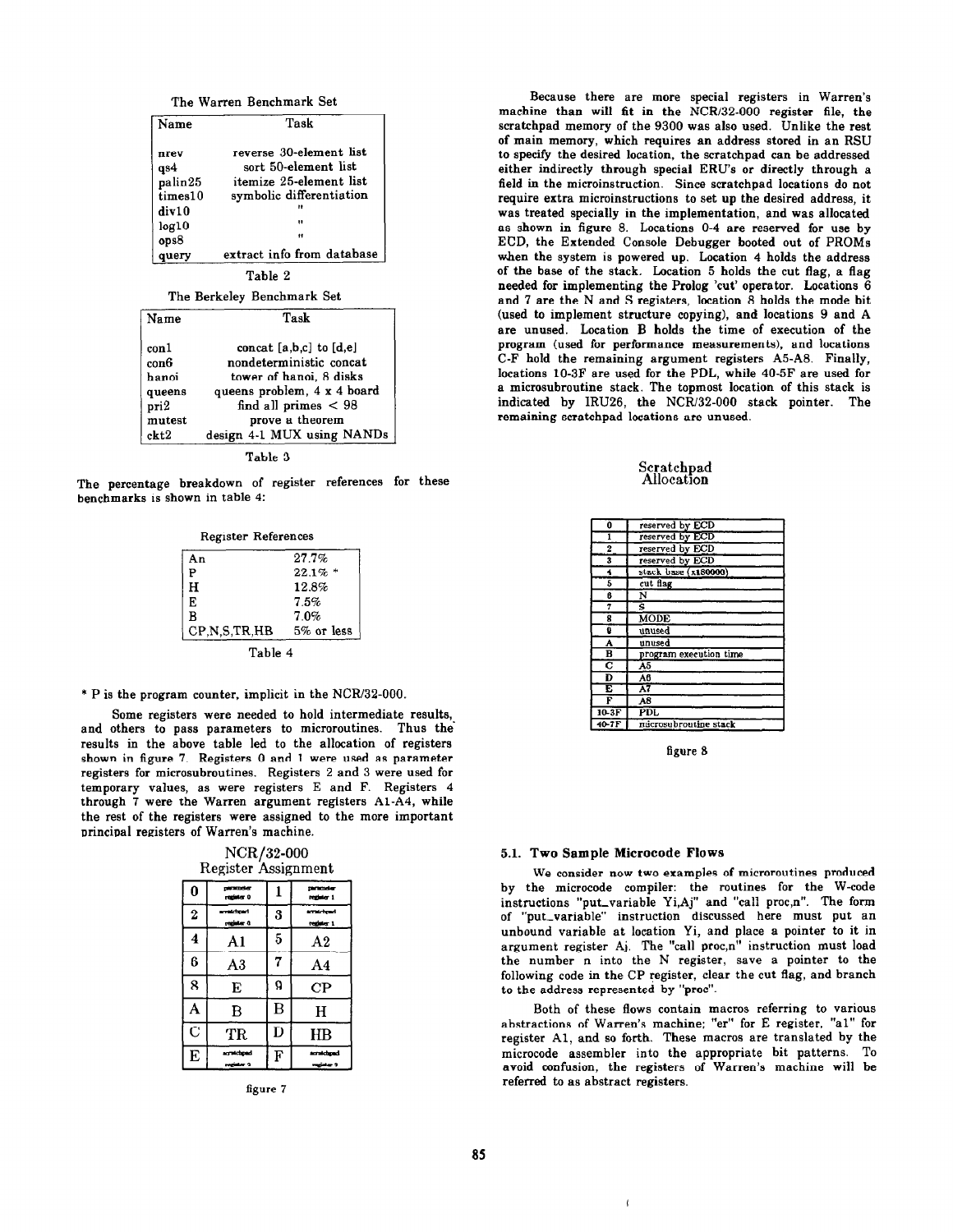Finally, the microinstructions used in the flows have the following meanings:

| aw   | add word                                    |
|------|---------------------------------------------|
| bew  | boolean exor word                           |
| dior | delayed jump on reg                         |
| lit  | literal value                               |
| lrhc | load right halfword,<br>clear left halfword |
| s    | store                                       |
| яl   | store literal<br>(used for scratchpad)      |
|      |                                             |

tw transfer word

# 5.1.1. The Flow For 'put-variable Yi,Xj'

Let us assume that i and j are both 1. The microcode compiler will accept the instruction "put-variable Yl,Xl" and expand it to:

; put-variable Yl,Xl

| tw          | er, screg0    |
|-------------|---------------|
| <b>Irhc</b> | screg1        |
| lit         | 10            |
| aw          | screg0,screg1 |
| tw          | screg0.a1     |
| tw          | screg0,screg1 |
| s           | F,screg1      |

The first instruction transfers the contents of abstract register E to scratch register 0. Next, the hexadecimal literal 10 is added to it, computing the location of the variable Yl. This address is transferred to abstract register al, and to temporary register 1 as well. The last instruction stores the contents of the specified register at the address stored in the register with which it is paired. In the NCR/32-000, odd numbered registers are paired with their immediate predecessors, so scratch registers 0 and 1 are paired. Thus the final instruction stores the address of  $Y1$  in the location of  $Y1$ , making Yl point to itself, This is how unbound variables are represented.

# 5.1.2. The Flow For 'call proc,n'

Let us assume that  $n = 2$ . Upon reading "call proc,2", the microcode compiler generates the following:

| ; call proc,2 |                      |  |  |
|---------------|----------------------|--|--|
| lrhc          | scregl               |  |  |
| lit           | 2                    |  |  |
| sl            | $n r, \text{screen}$ |  |  |
| lrhc          | cpr                  |  |  |
| lit           | $$+6$                |  |  |
| lrhc          | screg0               |  |  |
| lit           | proc                 |  |  |
| dior          | $0,\sec$ reg $0$     |  |  |
| bew           | screg1,screg1        |  |  |
| sł            | cutflag,screg1       |  |  |

First, the number 2 is loaded into a temporary register, and then stored into abstract register N. Note that since N is actually in scratchpad memory, its address does not have to be computed ahead of time. An "sl" instruction can be used, in which the address is supplied as part of the microinstruction. Next, the address of the following code in the I-stream is loaded into abstract register CP. The address of "proc", computed by the microassembler, is loaded into scratch register 0, and then a delayed branch to that address is executed. The

next two instructions clear scratch register 1, and use the resulting zero value to clear the cut flag, stored in scratchpad. The delayed branch then takes effect, and control proceeds to the address of "proc".

Implementing Warren's machine on the NCR/32-000 involved four phases: 1) deciding upon the format for the data types, 2) allocation of address space and registers, 3) construction of microroutines for basic Prolog operations, and 4) construction of microroutines for the W-instructions. Steps 1 and 2 were explained in a previous section; here we consider 3 and 4.

Two Prolog functions are not directly accessible to the user, but are instead called during execution by several W-code instructions. These "basic" functions are unification and failure. Since unification and backtracking on failure are perhaps the two most important features of Prolog and consequently lie at the heart of any Prolog implementation, these routines were constructed first. We believed that once implementing unification and failure was fully understood, the rest of the Warren Machine would follow easily.

The fourth and longest phase of the project was the construction and testing of the microroutines for each. of Warren's instructions. Fortunately, the semantics of 'each instruction are well defined, and have been explained in detail in previous work [6] , [9]. Constructing the microroutines consisted of converting the C routines emulating each instruction in [9] into NCR/32-000 microinstructions, using the allocation of address space and register resources decided upon in phase 2. We parenthetically observe that this translation was sufficiently straightforward to suggest investigation of the feasibility of automatic construction of the microroutines for other target architectures.

## 6. Performance Results

## 6.1. Measurements

We used the two sets of benchmarks in table 2 and table 3 to measure performance. These programs were compiled, downloaded, and executed on the NCR/32-000 using the software described in section 2. Tables 5 and 6 summarize our measurements and compare them to those obtained for two other systems: the Berkeley PLM and (where results were available) Warren's compiled Prolog running on a DEC-10. Recall that the Berkeley PLM is a special purpose Prolog processor that interprets Warren's instructions directly, while Warren's DEC.10 Prolog executes according to the scheme of figure 1.

#LIPS on Warren Benchmark Set

| Name    | <b>NCR/32</b> | <b>Berkeley PLM</b> | $DEC-10$ |
|---------|---------------|---------------------|----------|
| nrev    | 25K           | 115K                | 9.3K     |
| as4     | 35K           | 174K                | 11.2K    |
| palin25 | 21 K          | 134K                | 10.5K    |
| times10 | 13K           | 63K                 | 7.7K     |
| div10   | 11K           | 55K                 | 7.8K     |
| log10   | 15K           | 79K                 | 7.8K     |
| ops8    | 21K           | 106K                | 11.2K    |
| query   | 89K           | 367K                | 31.9K    |

Table 5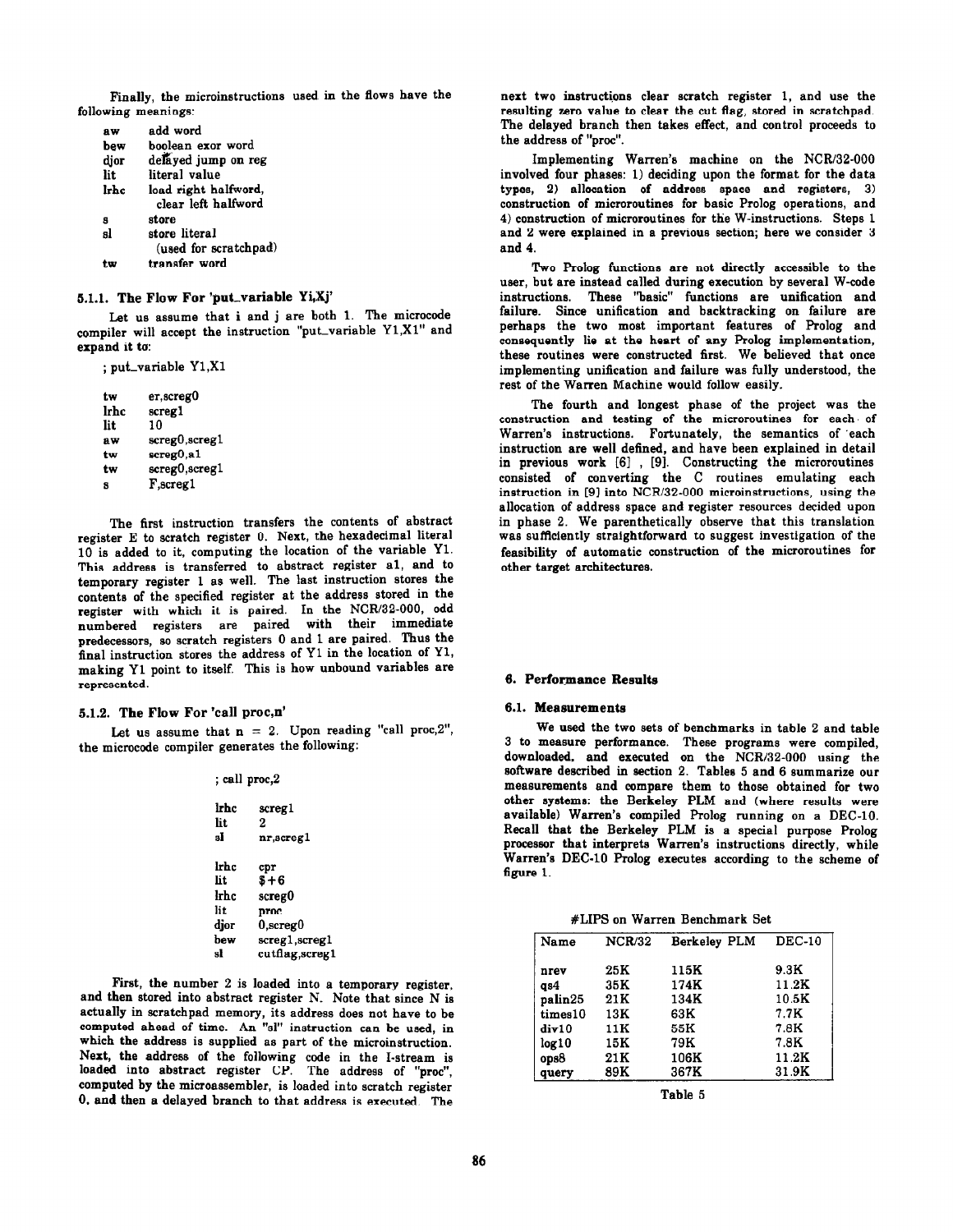|        |        | #LIPS on Berkeley Benchmark Set |  |
|--------|--------|---------------------------------|--|
| Name   | NCR/32 | <b>Berkeley PLM</b>             |  |
| con1   | 53K    | 305K                            |  |
| con6   | 110K   | 465K                            |  |
| hanoi  | 59K    | 310K                            |  |
| queens | 50K    | 148K                            |  |
| pri2   | 7K     | 191K                            |  |
| mutest | 20K    | 89K                             |  |
| ckt2   | 17K    | n.a.                            |  |

Table 6

Since performance on the deterministic concatenate benchmark seems to be accepted as a standard measure of Prolog performance, we have included tables 7 and 8, showing the performance on this benchmark for several known and planned systems.

> Performance Figures for Deterministic Concatenate, Existing Systems

| Machine         | Svstem           | #LIPS             |
|-----------------|------------------|-------------------|
| <b>NCR/32</b>   | Warren, Compiled | 53K               |
| <b>DEC 2060</b> | Warren, Compiled | 43K               |
| $SUN-2$         | Quintus Compiler | 40K               |
| IBM 3033        | Waterloo         | 27K               |
| <b>VAX-780</b>  | Macrocoded       | 15K               |
| LMI/Lambda      | Uppsala          | 8Κ                |
| <b>VAX-780</b>  | <b>POPLOG</b>    | 2K                |
| <b>VAX-780</b>  | M-ROLOG          | 2K                |
| <b>VAX-780</b>  | <b>C-PROLOG</b>  | 15K               |
| SYMBLOICS 3600  | Interpreted      | $1.5\,\mathrm{K}$ |
| PDP 11/70       | Interpreted      | 1К                |
| <b>7-80</b>     | MicroProlog      | .12K              |
| Apple-II        | Interpreted      | .008K             |

Table 7

#### Performance Figures for Deterministic Concatenate, Planned Systems

| System              | #LIPS |  |
|---------------------|-------|--|
| <b>TTL/Compiled</b> | 425K  |  |
| <b>VLSI</b>         | 415K  |  |
| TTL/Compiled        | 305K  |  |
| Microcoded          | 280K  |  |
| Microcoded          | 110K  |  |
|                     |       |  |

Table 8

The figures in table 8 warrant some explanation. The Berkeley PLM measurement is based on simulation, assuming a memory as fast as the machine itself. The Tick and Warren figure is estimated, and the Aquarius I figure reflects the current system with a memory three times slower than that of the processor. The remaining results are all estimated. Note that the NCR/32-000 implementation compares quite favorably with other existing Prolog systems. In fact, this implementation is the fastest fully functional Prolog known to the authors. Even after the various research efforts with faster estimates become viable, it will still remain the fastest Prolog available on a non-symbolic (i.e. general purpose) processor.

### 6.2. Analysis

In this section we discuss where the existing performance of the system comes from, and where we feel potential performance was lost. We also discuss barriers to improved performance.

We believe the performance of this system is due to three factors: 1) compiling Prolog instead of interpreting, 2) compiling directly into microcode instead of interpreting (saving fetch and decode cycles), and 3) the pipelining of the instructions by the NCR/32-000.

With compiled Prolog, Prolog clauses and structured data types are represented as sequences of W-code instructions. This is much more efficient than representing the entire program as a data structure and traversing it interactively. Looking at the figures for deterministic concatenate, we see that the best results have been reported for compiled systems, while the poorest results have been reported for interpreted systems. Thus it is not surprising that compiling Prolog helped improve performance on the NCR/32-000.

Performance was also achieved by compiling directly into microcode, as opposed to having the Prolog microroutines merely resident in microstore and invoked by macroinstructions. By executing microinstructions directly out of microstore, the overhead associated with opcode cracking and reaching the appropriate microcode flow is eliminated.

One obvious disadvantage of this approach is that it uses large amounts of microstore. Compiled programs require an inordinate amount of memory, as shown below:

Compiled Benchmark Size

| Name    | approx. size in bytes |
|---------|-----------------------|
| nrev    | 8Κ                    |
| as4     | 8Κ                    |
| palin25 | 16K                   |
| diff    | 16K                   |
| query   | 8Κ                    |
| ckt2    | 32K                   |
| con 1   | 2K                    |
| con 6   | 2K                    |
| hanoi   | 2Κ                    |
| mumath  | 8Κ                    |
| pri2    | 4K                    |
| queens  | 8Κ                    |

Table 9

Since the NCR/32-000 addresses at most 64K 16-bit. microinstructions, and since the original Prolog sources for the above benchmarks are relatively small, large Prolog programs will have to be broken up and swapped in to WCS from main memory. If, however, we can swap microcode concurrently; then the steadily decreasing cost of memory leads the authors to conclude that the space/time tradeoff is a good one.

The final source of improved performance is the pipelining of the NCR/32-000 and the use of delayed branches. The NCR instruction set provides eleven delayed branching instructions. These instructions were used whenever possible in the Prolog microroutines. Judicious use of delayed branching kept pipeline flushes to a minimum.